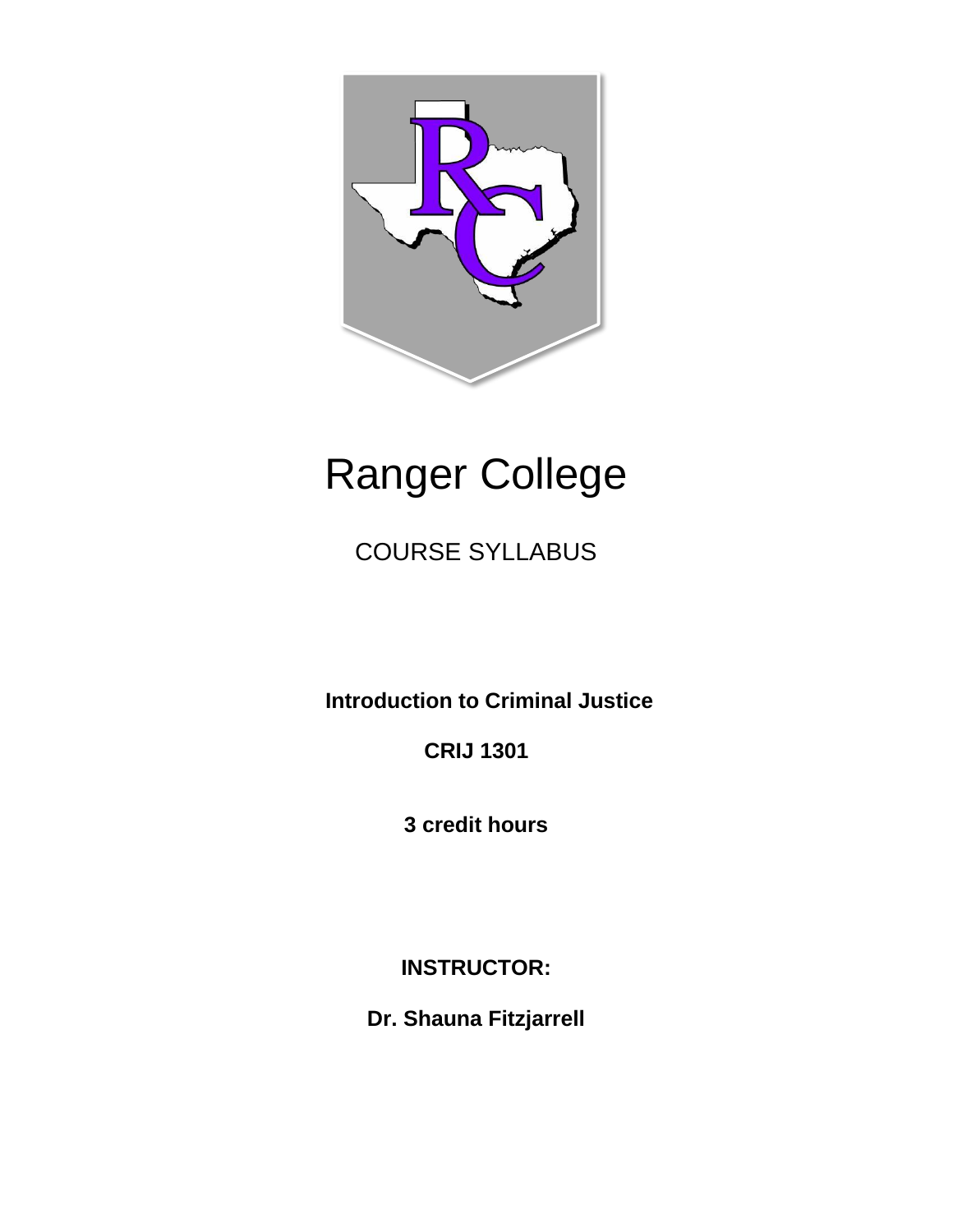# **I. Texas Core Curriculum Statement of Purpose**

Through the Texas Core Curriculum, students will gain a foundation of knowledge of human cultures and the physical and natural world, develop principles of personal and social responsibility for living in a diverse world, and advance intellectual and practical skills that are essential for all learning.

# **II. Course Description**

This course provides a historical and philosophical overview of the American criminal justice system, including the nature, extent, and impact of crime; criminal law; and justice agencies and processes.

# **III. Required Background or Prerequisite**

There are no prerequisites for this course. However, permission is required of the instructor, department, and/or advisor to enroll in this course. It is strongly recommended that students have dedicated internet access, a working knowledge of Blackboard, and a keen interest in the criminal justice system.

# **IV. Required Textbook and Course Materials**

## **Required Text**

Schmalleger, F. (2019). *Criminal justice today: An introductory text for the 21st century*. (15th ed.) Upper Saddle River, NJ: Pearson Education.

 A student is not under any obligation to purchase a textbook from a university-affiliated bookstore. The same textbook may be also available from an independent retailer, including an online retailer.

Additional required reading material may be posted when class is in session.

#### . **V. Course Purpose**

The purpose of this course is to provide the student with an overview of the various dimensions of the criminal justice system. Further, the course will emphasize issues within the context of contemporary policing.

## **VI. Course Learning Outcomes**

Upon successful completion of this course learners will be able to:

Demonstrate writing skills appropriate to the discipline of criminal justice.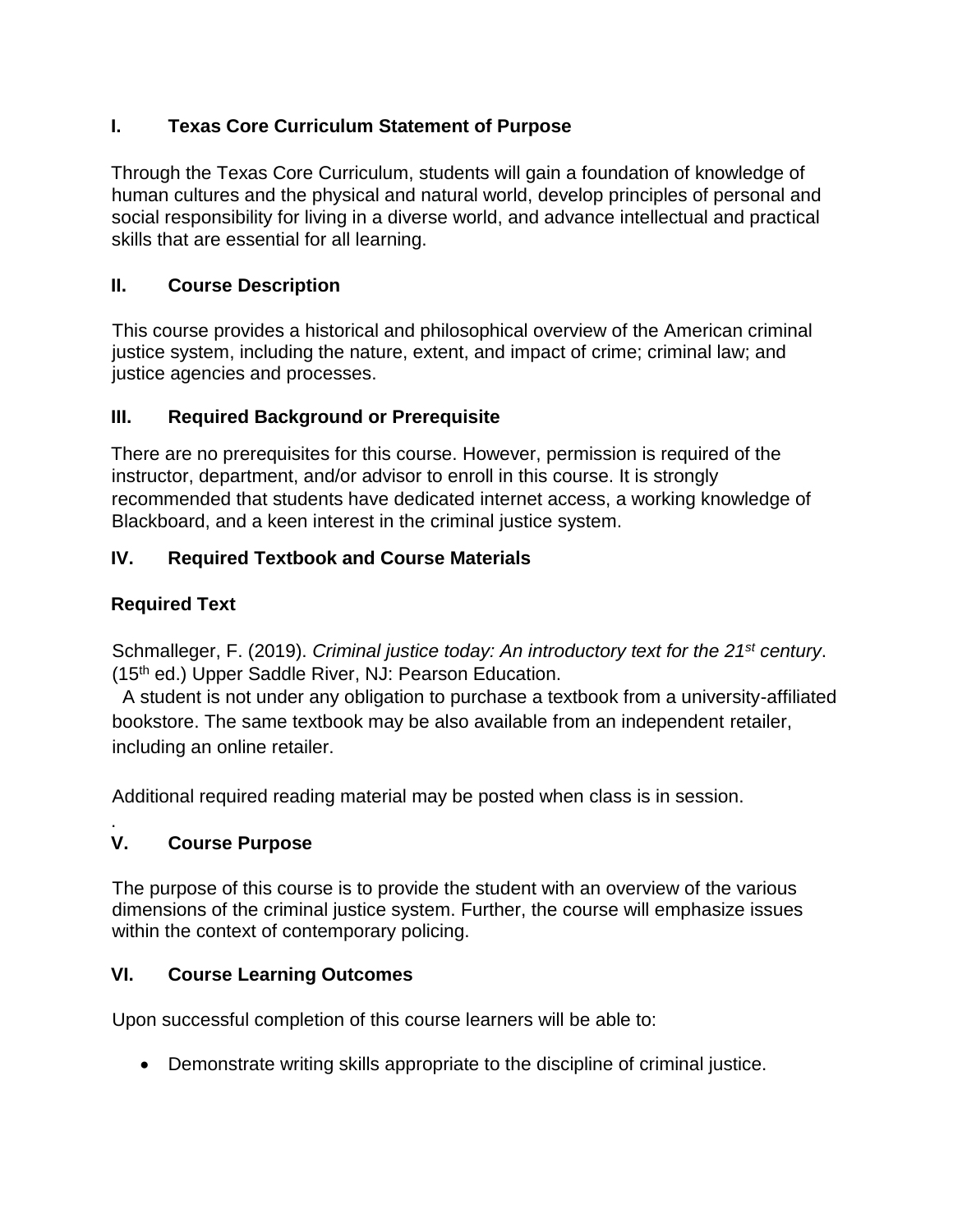- Demonstrate proficiency in the use of technology appropriate to the discipline of criminal justice.
- Understand and value the ethics of criminal justice.
- Demonstrate multi-cultural awareness and respect for cultural diversity.
- Demonstrate an understanding of the core elements of the criminal justice system: police, courts, and corrections.
- Identify possible ethical challenges within the criminal justice system.

#### **VII. Core Objectives**

This course meets the following of the six Core Objectives established by the Texas Higher Education Coordinating Board:

- ☒ **Critical Thinking Skills (CT) –** Creative thinking, innovation, inquiry, and analysis; evaluation and synthesis of information
- ☒ **Communication Skills (COM) –** effective development, interpretation and expression of ideas through written, oral, and visual communication
- □ **Empirical and Quantitative Skills (EQS)** The manipulation and analysis of numerical data or observable facts resulting in informed conclusions
- $\Box$  **Teamwork (TW)** The ability to consider different points of view and to work effectively with others to support a shared purpose or goal
- ☒ **Social Responsibility (SR) –** Intercultural competence, knowledge of civic responsibility, and the ability to engage effectively in regional, national, and global communities
- $\boxtimes$  **Personal Responsibility (PR)** The ability to connect choices, actions, and consequences to ethical decision-making

## **VIII. Methods of Instruction**

#### **Discussion**

Each learner will be responsible for posting 1- an individual response to a weekly discussion question and 2- posting one response to another student's answer. Participation in the weekly discussion is essential. Discussion questions will be posted on Sunday evenings prior to the work week. The work week runs Monday-Sunday. Discussion questions will be based on the readings requiring you to demonstrate your knowledge and understanding of the concepts covered each week. You are encouraged to post an initial response to the discussion question no later than **Thursday** each week and post **at least one** response to other student's post no later than Sunday. Participation in discussion is expected on **at least three days each week**. Your initial response to the discussion question counts toward the weekly requirement.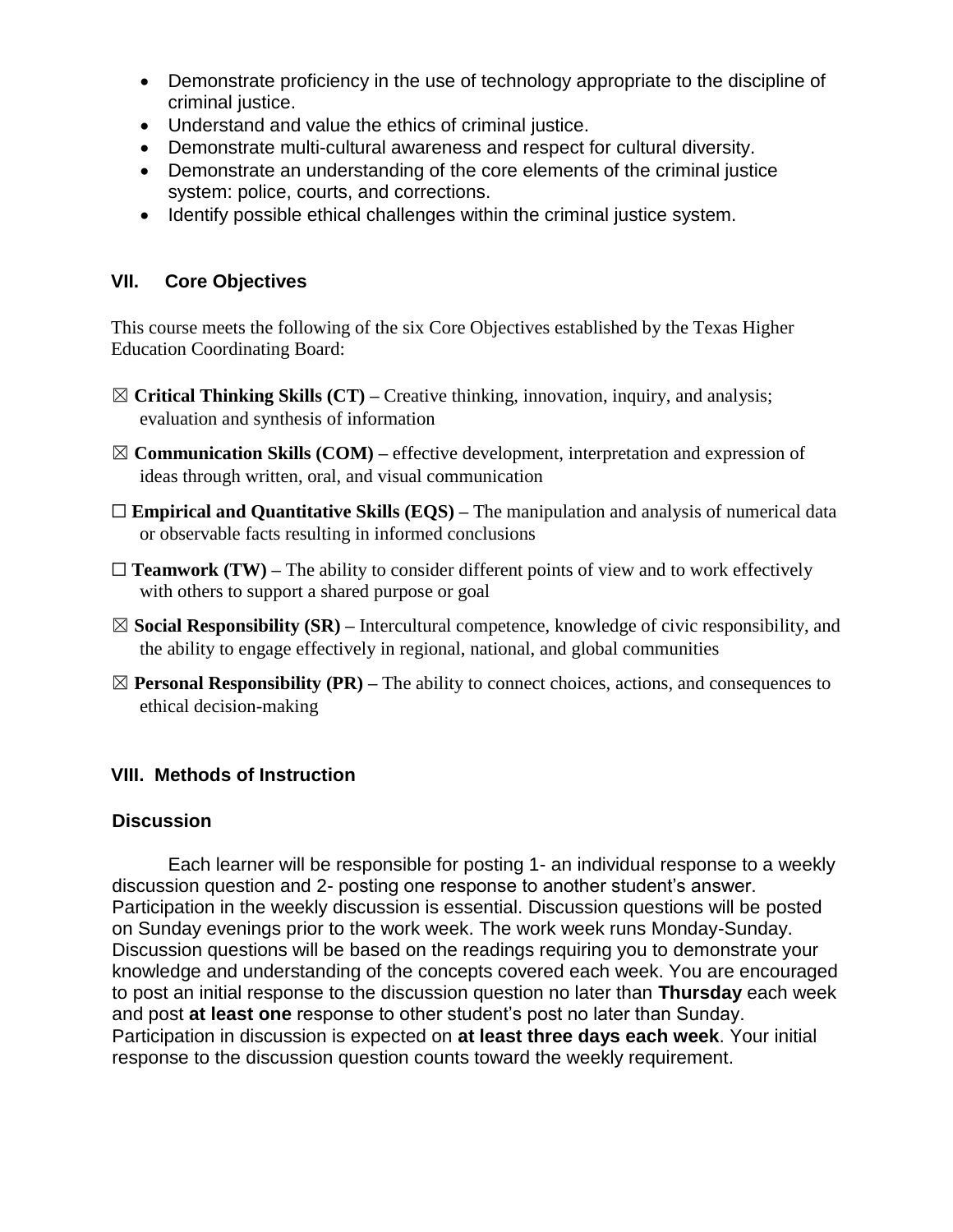All responses must be substantive. Initial discussion question responses must contain at least 200 words and address all parts of the question. Responses to other posts must contain at least 100 words. Your writing mechanics, grammar and referencing must reflect collegiate standards.

**Late policy**- All discussion posts must be made during the working week. Students will be penalized 10% for late posts. If you find that you are unable to post during the week, please notify me to avid late penalties.

#### **IX. Methods of Assessment**

This course includes five quizzes, ten class discussion postings, a proctored midterm exam, and a final assignment. Quizzes and mid term exam will be in multiple choice format.

You can earn up to a total of fifty points each discussion week. Up to forty points are awarded for substantive individual posts, and ten points for a substantive post to another student.

Each quiz will be worth a total of 30 points.

## **Point Totals:**

10 Discussion Questions @ 50 points each= 500 5 Quizzes  $@30$  points each = 150 Mid Term Proctored Exam= 200 Final Assignment  $= 150$  $Total = 1000$ 

## **Grading**

| $90 - 100$ | A |
|------------|---|
| 80-89.9    | R |
| 70-79.9    | C |
| 60-69.9    | D |
| Below 60   | F |

## **X. Course/Classroom Policies**

#### **Attendance Policy**

Class attendance is mandatory. Discussion posts and responses will be recorded each week. Do not fall behind in the required number of posts each week.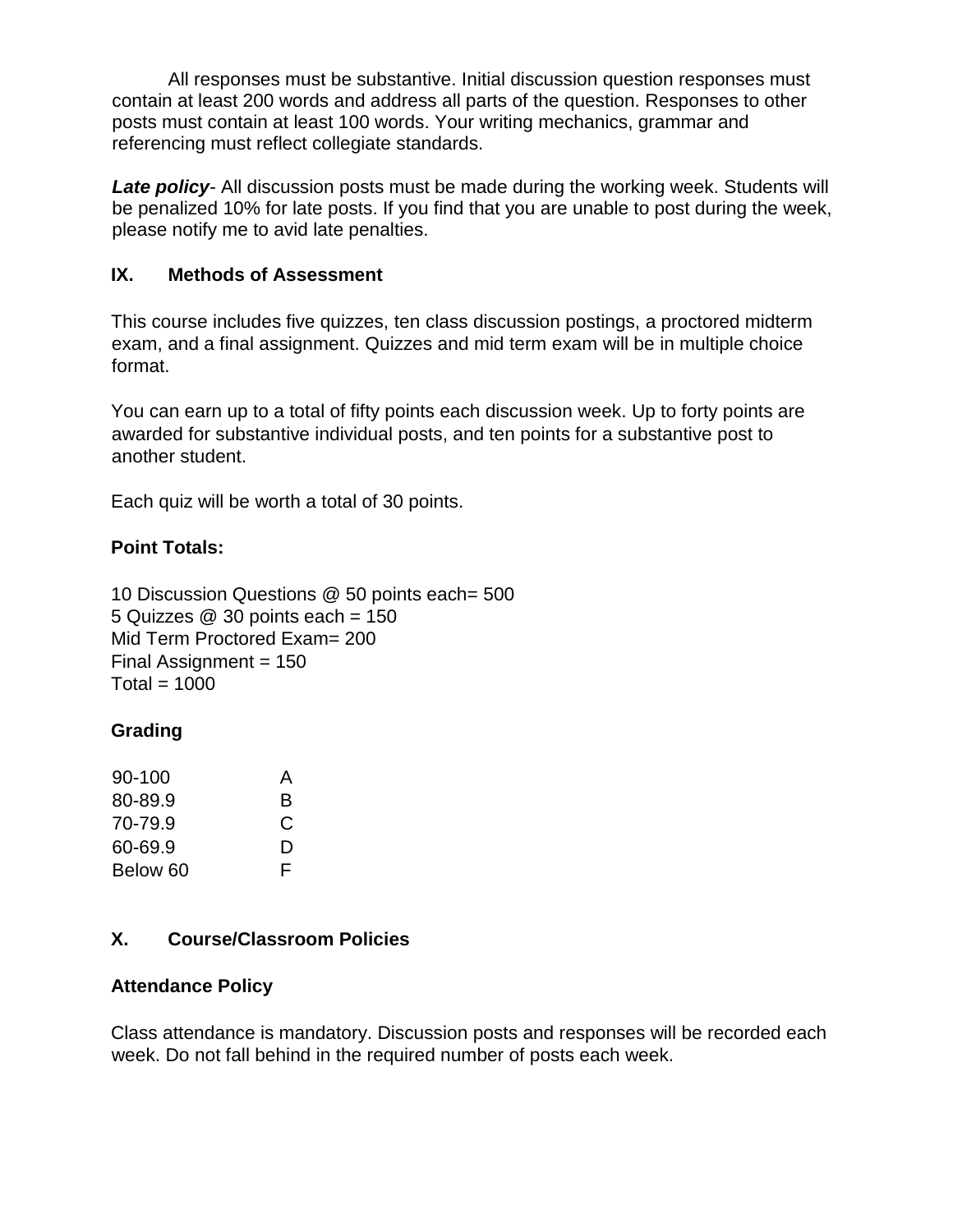Students are responsible for reading chapters prior to each class meeting in preparation for class discussions and quizzes. In addition, students are asked to review current news items (newspaper, magazines, online news services, journals) pertaining to policing topics for use in weekly class discussions.

#### **Class Policies**

You are expected to read the assigned chapters. I strongly encourage a proactive strategy. Read ahead of the posted due dates on the schedule and post discussion responses on time. This is an online class that requires self-direction and motivation. If you do not keep up with assignment and appear disinterested, you will simply be asked to drop the course. Your preparation for reading assignments, weekly involvement, and examinations should reflect your academic commitment.

#### **Statement on plagiarism and academic irregularities**

The following shall constitute academic irregularities:

- 1) The use of materials and devices such as notes, books, calculators, etc., while taking an examination unless specifically authorized by the instructor or assistance from or to other persons while taking an examination unless specifically authorized by the instructor -- acts defined as cheating.
- 2) The presentation of words or ideas from any other source as one's own -- an act defined as plagiarism.
- 3) Unauthorized obtaining, distributions or receiving material which is purported to be an examination, or part of an examination, without the consent of the instructor.
- 4) Taking of an examination for another person or having another person take an examination and presenting or having same presented as one's own exam.
- 5) Other activities which interfere with the educational mission within the classroom.
- 6) Submission of the same or essentially the same paper, project, assignment or finished product to an instructor which has been submitted to another instructor unless specifically authorized and consented to by both instructors.

#### Important:

It is important that you distinguish clearly between your own words and ideas and the words and ideas of other authors. Failure to do so may not only cause confusion for the reader, but may also result in PLAGIARISM - a serious violation of academic ethics. IMPORTANT: To copy material (word-for-word) from a source without using quotation marks or using quotation marks without indicating exactly the source of your material is UNACCEPTABLE.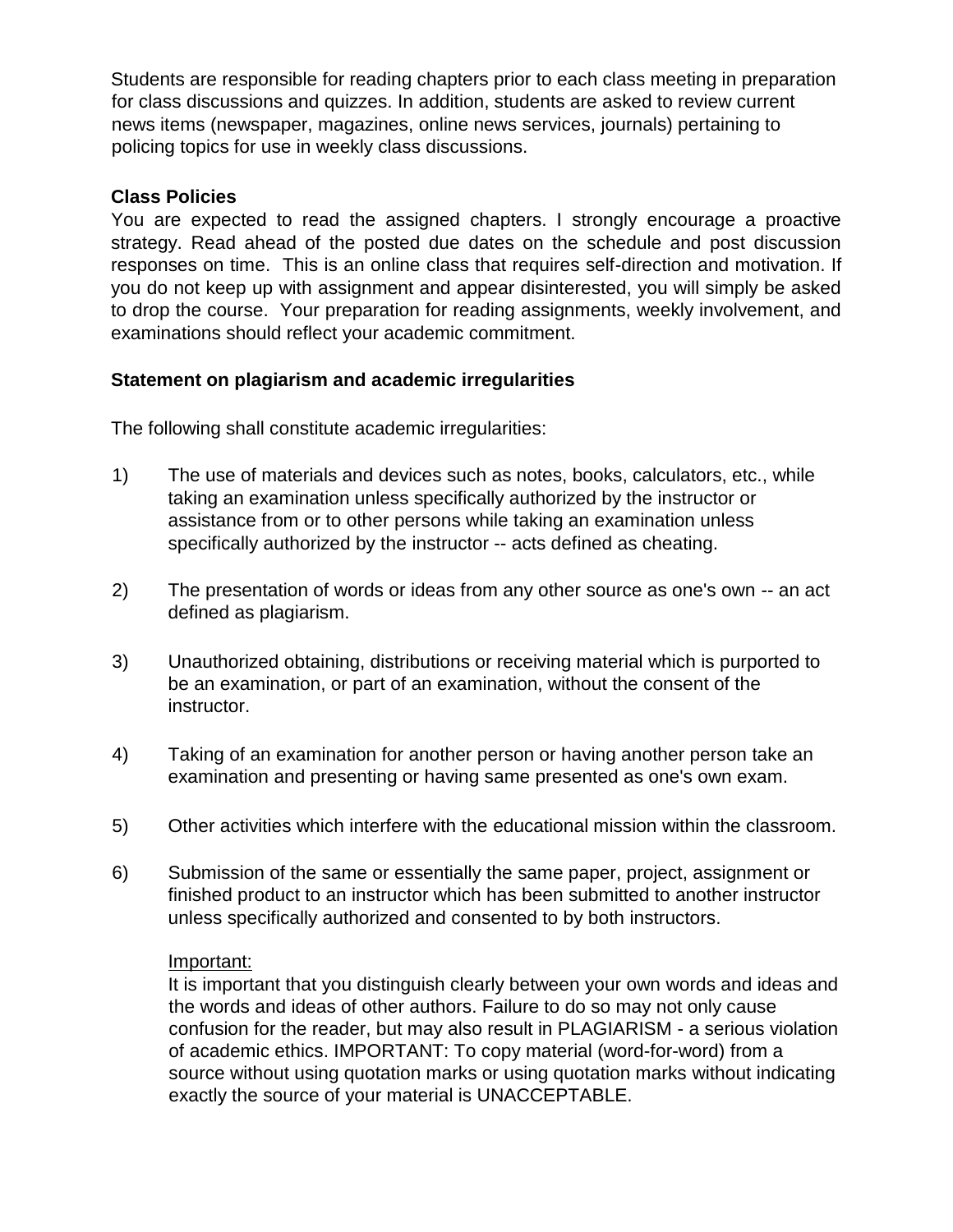To paraphrase another author's material - namely, putting it in your own words without indicating exactly the source of this paraphrased material is also UNACCEPTABLE. Using another author's words or ideas and not giving that author credit is PLAGIARISM.

Plagiarism is a form of cheating. Getting help from a fellow student to solve a problem or to complete an assignment is not cheating. However, copying a major portion of an assignment from someone else (to get it done on time) or using someone else's work in any way is cheating in the form of plagiarism.

If two or more students each turn in an assignment that is essentially a copy of another's work, this will be considered cheating. Instances of outright copying will result in no credit for the assignment for both the individual(s) who copied and the individual who was copied from (if known about).

## **XI. Course Outline/Schedule**

| <b>Week</b> | <b>Details/Core Objectives</b>                                                                                                                                                                                                                            | <b>Points</b> |
|-------------|-----------------------------------------------------------------------------------------------------------------------------------------------------------------------------------------------------------------------------------------------------------|---------------|
| 1- Aug. 24  | Course Introduction; Post brief introductions in courseroom; SR, COM                                                                                                                                                                                      |               |
| 2- Aug 31   | Chapter 1- What is Criminal Justice?; Respond to Discussion Question and<br>post one response to others; CT, COM, SR; Chapter 2- The Crime Picture;<br>Respond to Discussion Question and post one response to others;<br>CT,COM,SR                       | 50            |
| 3- Sept. 7  | Chapter 3- The Search for Causes; Discussion Question and post one<br>response to others; CT, COM, PR, SR; Chapter 4- Criminal Law; Discussion<br>Question and post one response to others; Quiz Part 1 (Chapters 1-4);<br>CT,COM,SR                      | 50/30         |
| 4- Sept 14  | Chapter 5- Policing: History and Structure and Chapter 6 Policing: Purpose<br>and Organization; Discussion Questions and post one response to others;<br>CT,COM,SR                                                                                        | 50            |
| 5- Sept 21  | Chapter 7-Policing: Legal Aspects and Chapter 8- Policing: Issues and<br>Challenges: Discussion Questions and post one response to others; Quiz<br>Part 2; CT, COM, PR, SR                                                                                | 50/30         |
| 6- Sept 28  | Chapter 9- The Courts: Structure and Participants; Discussion Questions<br>and post one response to others;; CT, COM, SR; Chapter 10- Pretrial<br>Activities and the Criminal Trial; Discussion Questions and post one<br>response to others; CT, COM, SR | 50            |
| 7- Oct 5    | MID TERM PROCTORED EXAM CHAPTERS 1-10)                                                                                                                                                                                                                    | 150           |
| 8- Oct 12   | Chapter 11- Sentencing; Discussion Questions and post one response to<br>others;                                                                                                                                                                          | 50            |
| 9- Oct 19   | Chapter 12- Probation. Parole, and Reentry and Chapter 13- Prisons and<br>Jails; Discussion Questions and post one response to others; CT, COM, SR<br>Quiz (Chapters 11-13); CT, COM, PR, SR                                                              | 50/30         |
| 10- Oct 26  | Chapter 14- Prison Life; Discussion Questions and post response to others                                                                                                                                                                                 | 50            |
| 11- Nov 2   | Chapter 15- Juvenile Justice; CT, COM, PR, SR; Quiz (Chapters 14 & 15)                                                                                                                                                                                    | 50/30         |

## **Tentative Schedule**